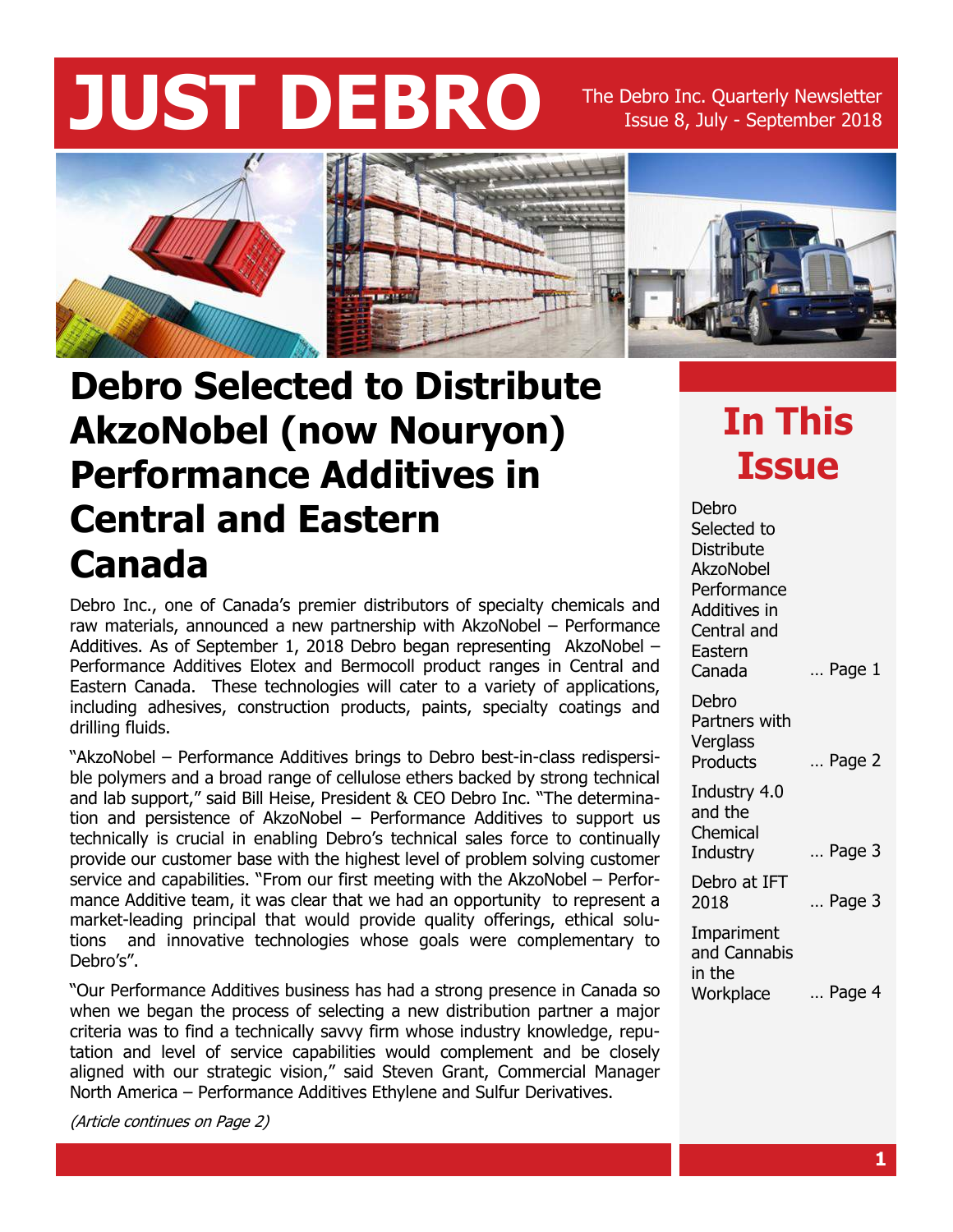## **Debro Partners with Verglass Products**

Debro recently partnered with Les Produits Verglass Inc., also known as Verglass Products, to distribute their glass powders. Verglass Products has an ecological vision in transforming an environmental problem into an industrial powerhouse.

A long time specialist in the post-consumer and pre-consumer glass industry, Verglass Products remains in a constant cycle of research and development, in order to sharpen its expertise.

Miraglass glass powders can replace traditional mineral loads and make a significant contribution toward LEED certification. Miraglass+ is micronized glass powder, a quantity of silica smoke. Miragrit consists of highquality, controlled-size glass granules coated with a durable white finish. Their products are all pure glass, ready for use in a variety of applications.



The Debro Food Ingredients sales team with Natra US at IFT in Chicago, Illinois

#### **Debro Selected to Distribute AkzoNobel (now Nouryon) Performance Additives in Central and Eastern Canada**

#### (Article continues from Page 1)

AkzoNobel creates everyday essentials to make people's lives more livable and inspiring. As a major producer of specialty chemicals, AkzoNobel supplies essential ingredients, such as Elotex redispersible polymers and Bermocoll cellulosic thickeners to industries worldwide. Performance Additives is a part of AkzoNobel Specialty Chemicals, one of the business units within AkzoNobel.

AkzoNobel Specialty Chemicals has since relaunched itself as Nouryon, a name that borrows from one of its predecessors, and it has a new brand and purpose to reflect its goal of unleashing its full potential as an independent global specialty chemicals leader. The new brand identity was developed using extensive employee input, and came after the companies acquisition by The Carlyle Group and GIC in October 2018.

The concept of Nouryon's new brand identity also builds on employee feedback about pride in the company's role as a producer of essential chemicals and history of forming strong partnerships.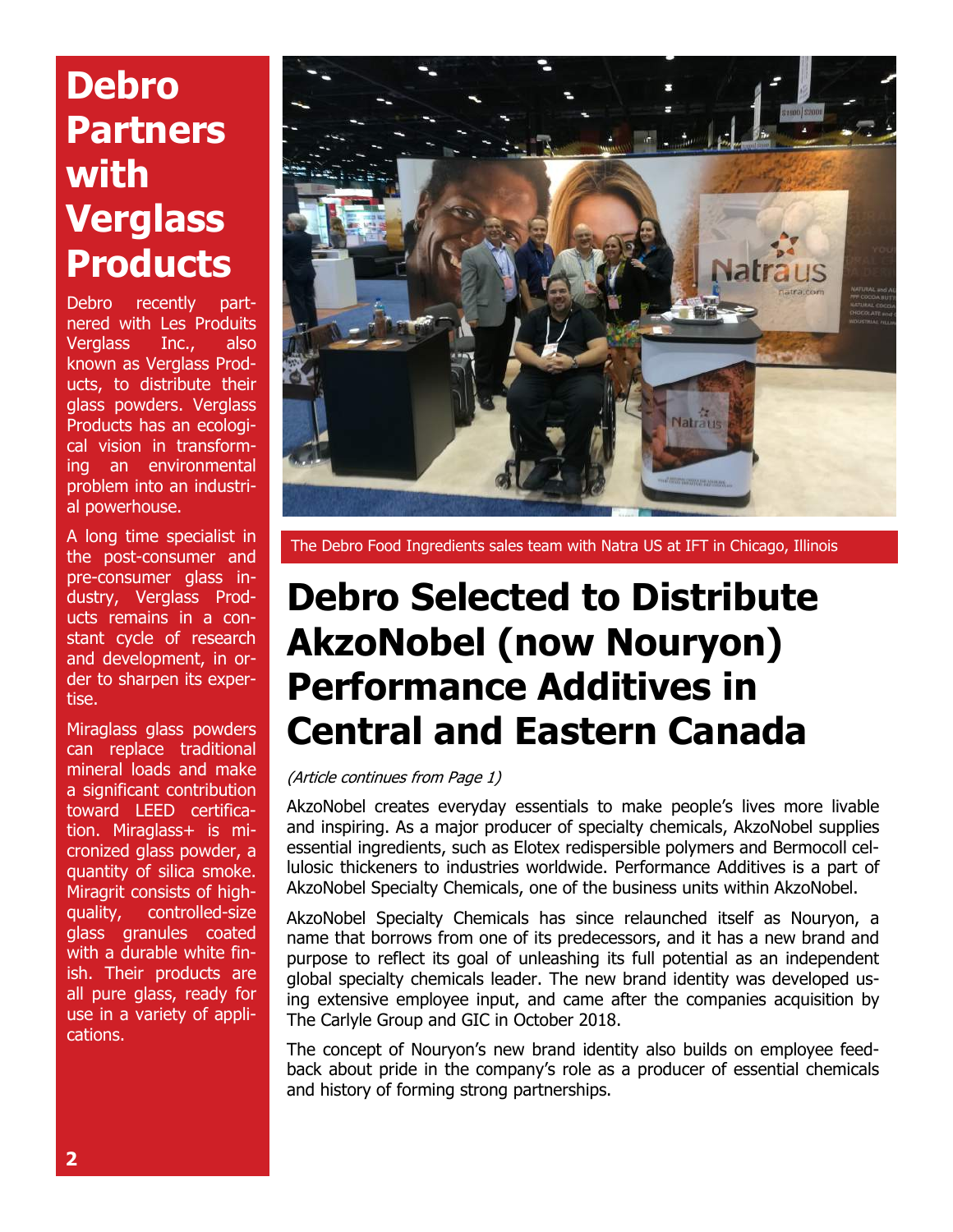## **Industry 4.0 and the Chemical Industry**

The rise of the fourth industrial revolution, or Industry 4.0, will give rise to significant changes in the chemical industry. Industry 4.0 brings together a number of digital and physical advanced technologies to form a greater physical-to-digital-to-physical connection such as the Internet of Things (IoT), advanced materials, additive manufacturing, advanced analytics, artificial intelligence, and robotics. More importantly, these technologies are now advanced enough that they can integrate with chemicals companies' core conversion and marketing processes to digitally transform operations and enable "smart" supply chains and factories as well as new business models.

For example, BASF is using Industry 4.0 applications in its deployment of connected systems and advanced analytics models for predictive asset management, process management and control, and virtual plant commissioning. Beyond these traditional applications, the company completely automated the production of liquid soaps at its smart pilot plant in Kaiserslautern. Once a user places an order for a customized soap, the radio-frequency identification tags attached to the soap containers inform the equipment on the production line via wireless network connections about the desired composition of the soap and packaging—thus enabling mass customization without human involvement.

Industry 4.0 will likely impact the way chemicals companies operate and grow their businesses, as they shift away from the pay-by-the-ton revenue model to provide value-added products and services to their customers. How fast and well companies perform will depend on the decisions they take today and the initiatives they commit to for the coming years.



Debro's Eastern Home & Personal Care sales team at the Montreal SCC Suppliers' Day **3**

### **Debro at IFT 2018**

From July 15th to 18th, Debro was invited to attend the IFT 2018 Food Expo in Chicago, Illinois by our largest supplier, Jungbunzlauer.

IFT stands for the Institute of Food Technologists, and the expo attracts over 20,000 food science professionals, as well a 1,200 exhibitors from over 90 countries. It brings together suppliers, distributors, and buyers from all aspects of the food science and technology industry.

The expo also offers the opportunity to explore current innovation in the field as well as future trends in the food industry.

Over the course of the three days, the Debro Food Ingredients Sales Team met with a number of American and international supplies, and took the opportunity to introduce them to the newest member of Debro's team, Stephanie Newman.

Debro also attended an exclusive comedy show hosted by Gold Coast Ingredients, our supplier for colours and flavours, at the original Second City location in Chicago.